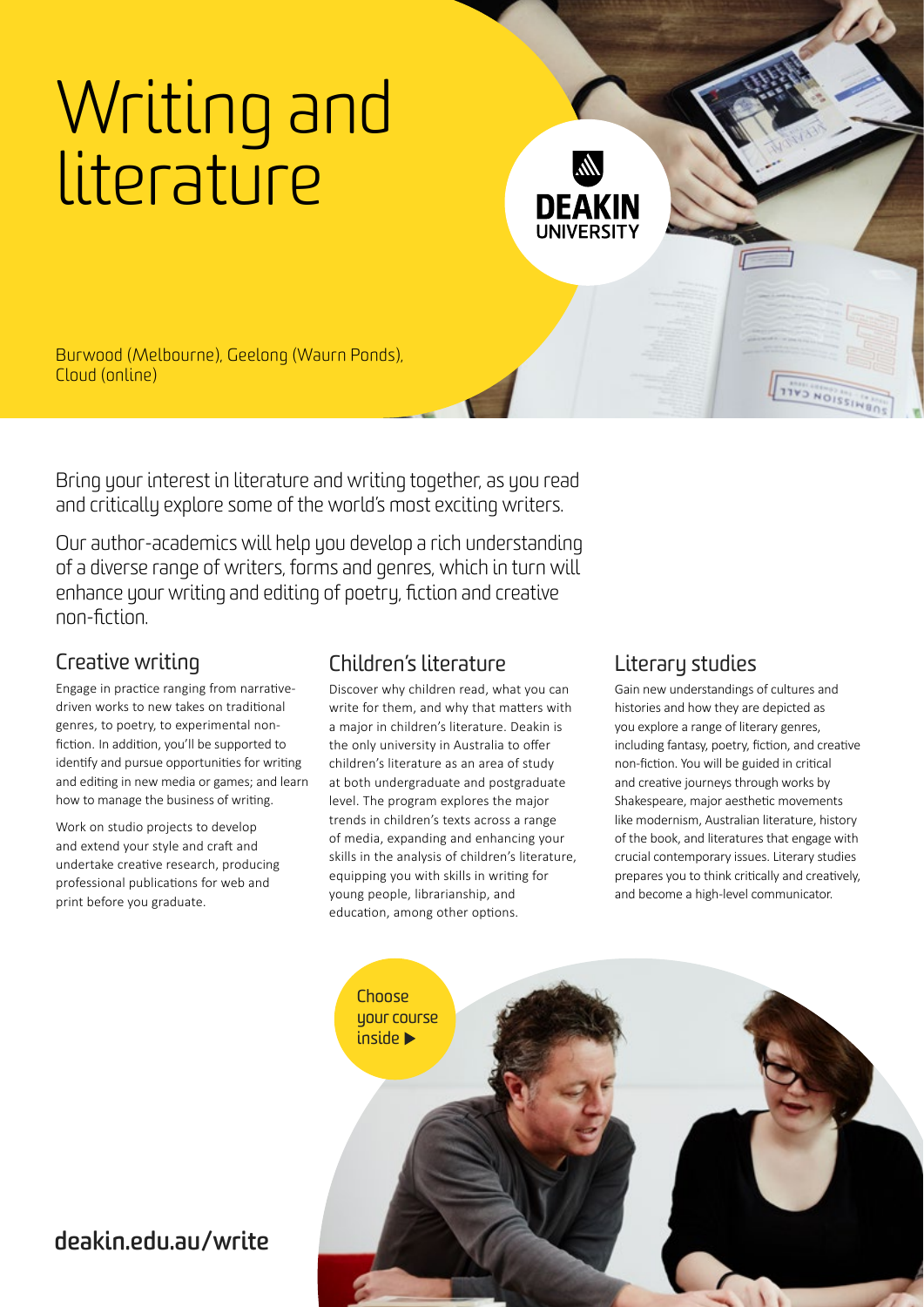# Choose your course



## [Bachelor of Creative Writing](https://www.deakin.edu.au/course/bachelor-creative-writing)

**Course Code:** A316 **Location:** Burwood (Melbourne), Waurn Ponds (Geelong), Cloud (online) **Intakes:** T1 (March), T2 (July), T3^ (November) **Duration:** 3 years full-time or part-time equivalent

Under the guidance of staff who are published authors themselves, you'll study the craft of writing, the art of storytelling and the process of editing and revision. You'll benefit from unique opportunities to gain industry experience, work on studio projects, conduct creative research and write for professional digital and print publications.

Collaborate and improve your skills by working with peers in interdisciplinary teams, writing for film, drama, TV and other new technologies. You'll gain insight into how creative teams work together and in developing stories for new media and across genres.

Benefit from access to internships in magazine and book publishing houses, as well as within broadcast and print media, helping you to develop important industry connections and drive your creative practice forward. We also encourage you to submit your work to or gain editorial experience in Deakin's international writing journal, *[Verandah.](http://www.verandahjournal.com.au)*

#### Careers

Graduate with the practical skills to work with interdisciplinary teams in writing, film, drama and new technologies. You may find work as a published author, book editor, copywriter, journalist, scriptwriter, publisher, magazine writer.

#### Course structure<sup>\*</sup>



^T3 intake not available at Waurn Ponds Campus



## [Bachelor of Arts](https://www.deakin.edu.au/course/bachelor-arts)  [\(Literary studies](https://www.deakin.edu.au/courses/major/literary-studies-bachelor-arts)[/Children's literature/](https://www.deakin.edu.au/courses/major/childrens-literature-bachelor-arts) [Creative writing](https://www.deakin.edu.au/courses/major/creative-writing-bachelor-arts))

#### **Course Code:** A300

**Location:** Burwood (Melbourne), Waurn Ponds (Geelong), Cloud (online)

**Intakes:** T1 (March), T2 (July), T3 (November) **Duration:** 3 years full-time or part-time equivalent

Deakin's Bachelor of Arts offers enormous flexibility, allowing you to keep your career options open and design your course around your interests, for maximum employability.

Throughout your studies, you are supported to develop an imaginative understanding and appreciation of theory and practice ensuring you develop professional skills in critical analysis and systematic thinking. You will become an expert at managing knowledge and communicating information ensuring you are well placed to enter a variety of employment fields with current industry knowledge.

#### Careers

Graduate with transferable career skills making you highly employable within a wide range of industries. Our graduates have found careers in advertising agencies, the education sector, freelance writing, government departments, libraries, market research companies, public relations agencies and publishing companies.

#### Course structure\*





## What will I study?

## Broaden your thinking

Great literature explores the world and how it's changing. That's why our **Gender and sexuality studies major** is the perfect complement to your degree. The major, which is offered across all writing and literature courses, invites you to examine and explore this fundamental element of human identity and experience, which could in turn enrich your writing.

Find out more by visiting the **[Gender and sexuality](https://blogs.deakin.edu.au/gender-and-sexuality-studies-research-network/)  [studies research network.](https://blogs.deakin.edu.au/gender-and-sexuality-studies-research-network/)** 

Indicative course overview for writing and literature students\*



#### Introduction to university

In your first year of study, you'll be introduced to the basic foundations of your chosen field. Discover what areas you are most passionate about and develop the necessary skills for a career in writing. You also have the option to undertake elective units to tailor your degree to suit your interests.



#### Develop specialist skills

Further develop your skills with specialist core studies in writing. You may explore narrative-driven works, experimental innovations, editing, creative nonfiction, script writing, as well as new takes on traditional genres of poetry, and short and extended fiction writing. Specialise your studies further with the option to undertake elective units.

## **Year 3**

Internships and international study experiences In your final year of study, you are encouraged to gain industry experience by either undertaking a range of internships, working on studio projects, conducting creative research work, or by producing written pieces for professional-standard digital and written publications. This ensures you feel confident to graduate industry-ready.